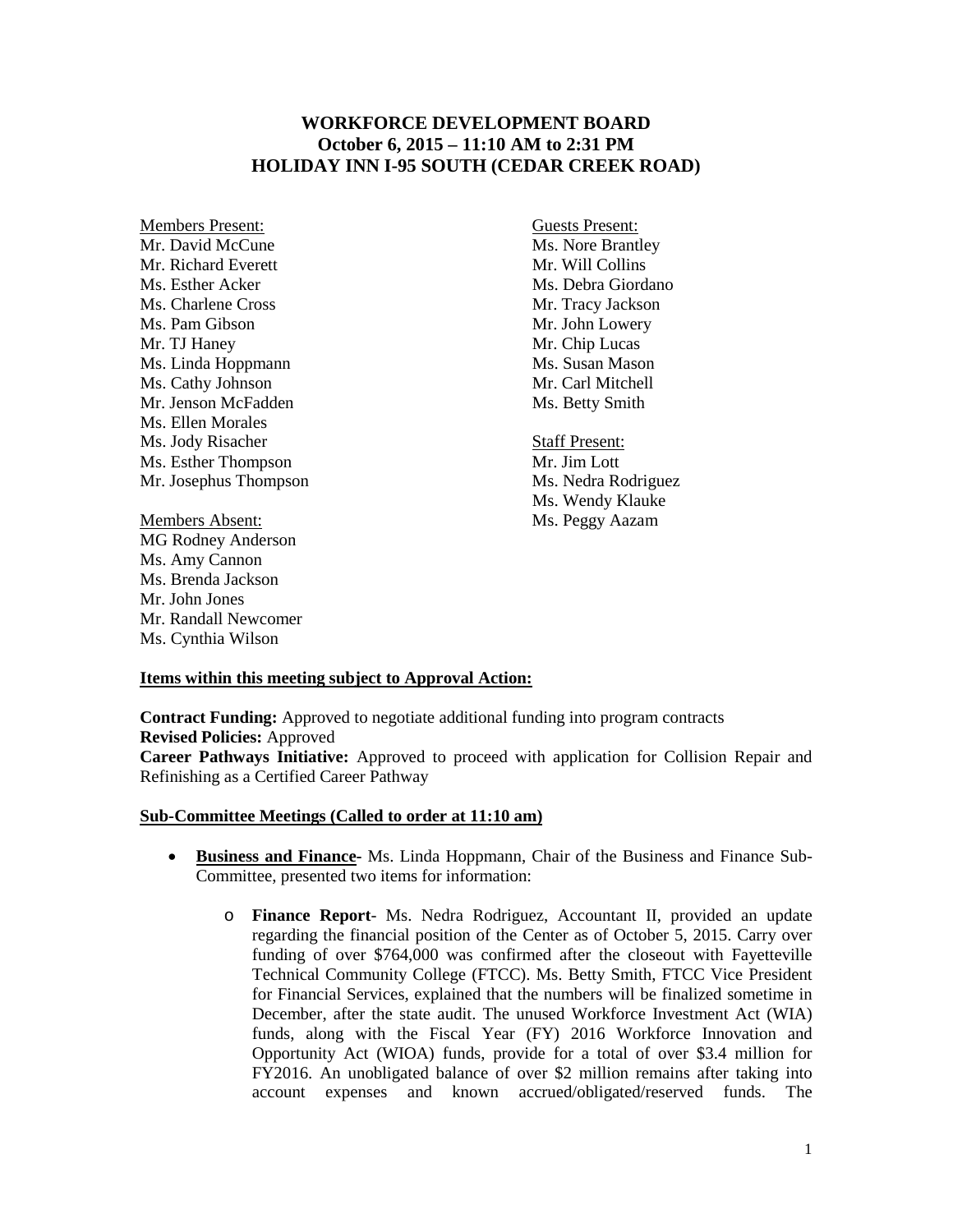accompanying chart demonstrated the amount of funds expensed, accrued/obligated, and unobligated as applicable to each program and funding stream. Mr. Jim Lott, Director, acknowledged that Cumberland County was fortunate to receive a slight increase in funding, but as this may not always be the case, it is good to maintain some reserves. The Business and Finance Sub-Committee accepted the financial report as information only.

- o **Contract Funding** Due to the unobligated balance of over \$712,000, Mr. Lott recommended that the WDB consider an action to allow for the negotiation of additional funding for the contracts with the Cumberland County School System (for Youth Program Services) and ResCare (for Adult and Dislocated Worker Program Services). Ms. Esther Thompson asked what would happen to the unobligated balance and the funds were not used by the end of the fiscal year (June 2016). Mr. Lott explained that they have two years to spend new year funding and that they use the "first in, first out" method to apply funds. Ms. Rodriguez concurred that they will never fail to use the funding, and will funnel it into contracts and services to ensure that none of the funds have to be returned to the state. She reiterated that the balance of \$712,000 is truly unobligated and can be used. Ms. Rodriguez reported that the state fiscal monitoring went well and they expect no problems on the final report. Ms. Hoppmann encouraged staff to keep up the good work. Ms. Hoppmann made a motion to bring the recommendation to negotiate additional funding into the contracts to the full Board for their consideration; Mr. Richard Everett seconded the motion.
- **Youth** Ms. Charlene Cross, Chair of the Youth Sub-Committee, presented two items of information:
	- o **Youth Sub-Committee Report** Ms. Cross provided a brief update on the Youth Sub-Committee, which met on Friday, October 2, 2015. Members of the Youth Sub-Committee and staff visited Tarheel Challe*NG*e Academy in Sampson County on September 9, 2015. The Academy, which is sponsored by the State of North Carolina and the North Carolina National Guard, is a 22-week, military-oriented resident program that concentrates on providing high school dropouts and other young adults who, if left unguided, may be at risk for problematic situations, with the discipline and life skills necessary to be more productive citizens. Members of the Youth Sub-Committee, Duane Cogdell (through Juvenile Justice) and Mary Young (through Job Corps) are already connected to the Academy and suggested incorporating the WIOA Youth Program into the existing partnership so that cadets returning to Cumberland County will have another viable option available to them upon graduation. Ms. Nore Brantley, Career Development Coordinator with the Youth Program, shared new marketing materials and strategies the Youth Program has been developing in order to promote recruitment of Out-of-School participants. The new materials came out of suggestions and ideas from various conference workshops and webinars that inspired new ways of approaching marketing strategies that are to the point in order to appeal to young adults. The new brochures and flyers follow solid, simple strategies such as being written at a more appropriate reading level (previous materials were at the college reading level when the majority of the target population reads at a  $6<sup>th</sup>$  grade reading level) and include graphics in order to attract attention. In addition to changing the marketing focus, they are encouraged to change the terminology used to describe the program and the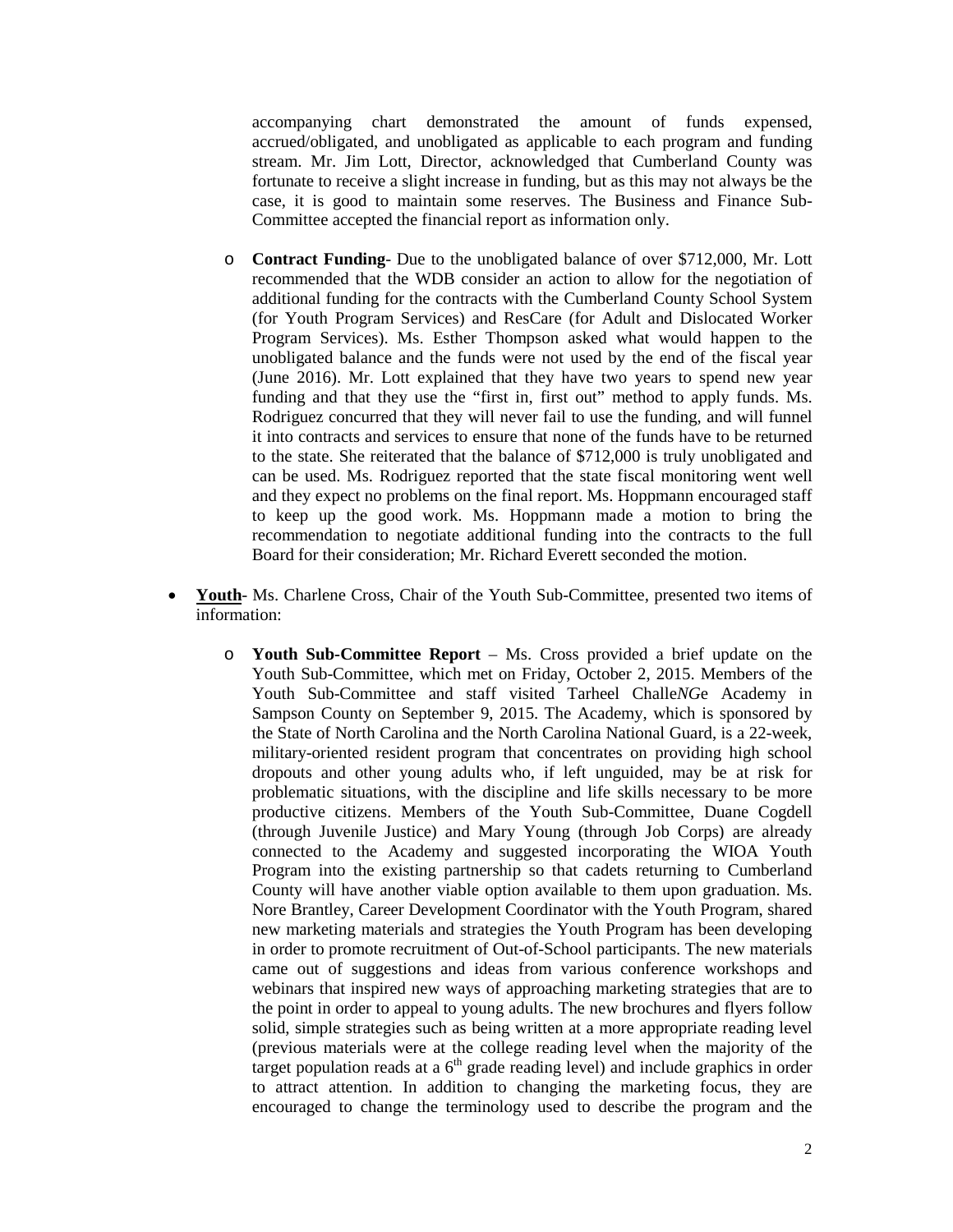population it serves. For example, "youth" should be referred to as "young adults," "barriers" are "challenge," and even the name "Youth Program" should be changed to something more conducive to the new focus group, Out-of-School individuals through the age of 24. A suggestion was to ask the participants to recommend what to call the program. Program staff raised awareness of the challenges they are faced with as they attempt to assist this whole new population of Out-of-School participants aged 16-24. Many of these participants are Veterans, homeless, and have physical and psychological issues that the program staff have not encountered on such a level before. Staff are ill-equipped to identify the signs of mental and psychological concerns, and Out-of-School participants often do not have the resource of school counselors, benefits such as medical insurance, or the support of their parents as much as the In-School population. The Sub-Committee was asked to come together to pool resources in the community in order to produce a strong and accurate guide for staff to use when referring participants in need of these services, as well as a means for agency representatives to know what services and resources other community agencies offer and provide. Another suggestion was to reach out to other WDBs and Youth Programs in the state to see how they handle similar situations. The bottom line is that we cannot begin to address the educational and employment needs of our participants until their basic needs are met. Ms. Ellen Morales suggested referring applicable individuals to Vocational Rehabilitation; Ms. Linda Hoppman mentioned that Service Source not only provides employment assistance for Veterans and individuals with disabilities, but also assists with the associated challenges. Several WDB members suggested having Ms. Morales (representing Vocational Rehabilitation) and Ms. Jody Risacher (representing the Cumberland County Library system) make a presentation to the Youth Sub-Committee and WDB so that they can increase awareness of their agencies' services and resources, as well as in an effort to promote community development and collaboration. Ms. Cross commended Ms. Brantley for being a champion of the Youth Program. The annual Youth Partnership Recognition Banquet was held as a luncheon and in conjunction with this WDB meeting. The banquet, which has previously been an evening event, recognizes the employers and partners who participated as a work site during the Summer Youth Work Experience Program and highlights the success stories of the participants. The next Youth Council meeting is scheduled for Friday, December 4, 2015 at noon at the Career Center. The Youth Sub-Committee accepted the update as information only.

o **Update on Contract for WIOA Youth Program –** Mr. Lucas provided an update on the WIOA Youth Program as of September 29, 2015. There are currently 410 total youth participants, including those in follow-up status. Staff members are working hard to secure sites for on-going, year-round work experience opportunities for Out-of-School youth participants. Staff is also very involved in professional development and outreach opportunities throughout the community and region, including: the Northwest Piedmont Youth Development Symposium in Kernersville, NC, August 13-14; the Tarheel Challenge Program Tour in Salemburg, NC, September 9; NC Youth Summit Planning Conference Call, September 10; Douglas Byrd Attendance Area Family and Community Involvement Event, September 11; the Southeastern Employment  $\&$  Training Association (SETA) Conference in Savannah, GA, September 13-16; United Youth Event at Manna Church, September 20; and the Cumberland County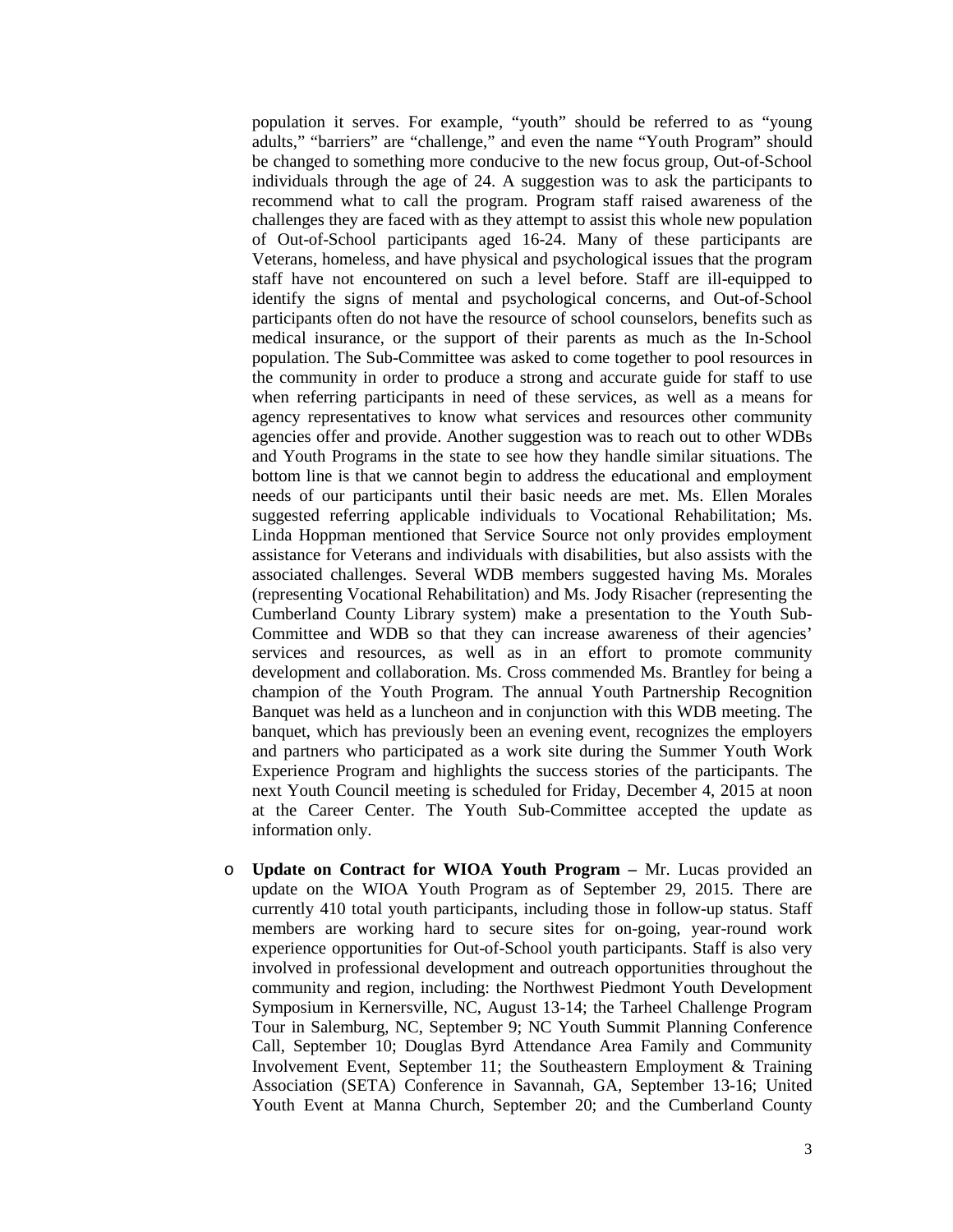Public Library and Information Center's Teen Vocational Job Fair, September 24. Mr. Lucas reported that participating in events has led to additional opportunities to attend other events where the youth congregate so they can spread the word and promote the Youth Program. The event at the Library was especially successful and will lead to several more opportunities, both announced and unannounced, in order to maximize outreach potential. Ten youth participants attended the Youth Empowered to Succeed (YES) Work Readiness Workshop on September 19; Mr. Lucas acknowledged the seemingly low attendance and explained that the rate of attendees is consistent with the trend based on the number invited. Only 75 participants were invited to the September  $19<sup>th</sup>$  workshop, which was geared toward Out-of-School youth; 225 participants were invited to the workshops conducted over the summer. Ms. Lucas reported that they have not yet filled the Youth Case Manager position vacated by Mary Finney in August; he explained that they are considering whether to move forward with hiring another Case Manager or if it would be more prudent to develop a more effective position. Mr. Lucas also reported that the Cumberland County Schools social workers have been preparing the drop out report, which is expected to be available October  $20<sup>th</sup>$ ; he hopes the information will be helpful in connecting high school drop outs with the services of the WIOA Youth Program. Based on the concerns raised at the Youth Sub-Committee meeting, professional development opportunities are in the works for Youth Program staff to meet with psychologists working in the school system in order to help staff identify issues and provide appropriate referrals for assistance to applicable participants. As of August 31, 2015, 40% of the FY2016 contract (which covers April 1, 2015-June 30, 2016) has been spent and/or accrued. The Youth Sub-Committee accepted the update as information only.

- **Planning and Evaluation** Mr. Richard Everett, Chair of the Planning and Evaluation Sub-Committee, presented two items of information:
	- o **Update on Contract for WIOA Adult & Dislocated Worker Program -** Ms. Debra Giordano, Regional Director for ResCare Workforce Services, provided an update on the WIOA Adult & Dislocated Worker Program. The report included updated year-to-date contract measures for the categories of Customers Enrolled in Basic Career Services, Customers Placed in Unsubsidized Employment, Customers Receiving a Training Service, Customers Enrolled in Intensive Service, and New Customers Enrolled in Occupational Training. Ms. Giordano acknowledged that they are making good progress on the goals, which represents the team effort of the entire Career Center staff, not just ResCare staff. She provided an update on the collaborative partnership with FTCC on Transition Tech, a training program for transitioning military service members that provides industry-focused certificates and credentials, resume assistance, and mock interview opportunities designed to prepare individuals to enter the civilian workforce. Fifty-three individuals were enrolled in the OSHA 30 & Lean Six Sigma Training, and seven participants were enrolled in the CATV & Fiber Optics training which started on September 28, 2015. On-the-Job Training contracts have been signed with Operational Services, Rand & Gregory, P.A., Allstate Security Services, LLC, and Juliangel Corporation. ResCare staff have attended and participated in several professional development opportunities and community events, including the Library Job Fair, the Center for Economic Empowerment and Development (CEED), the SETA Conference in Savannah,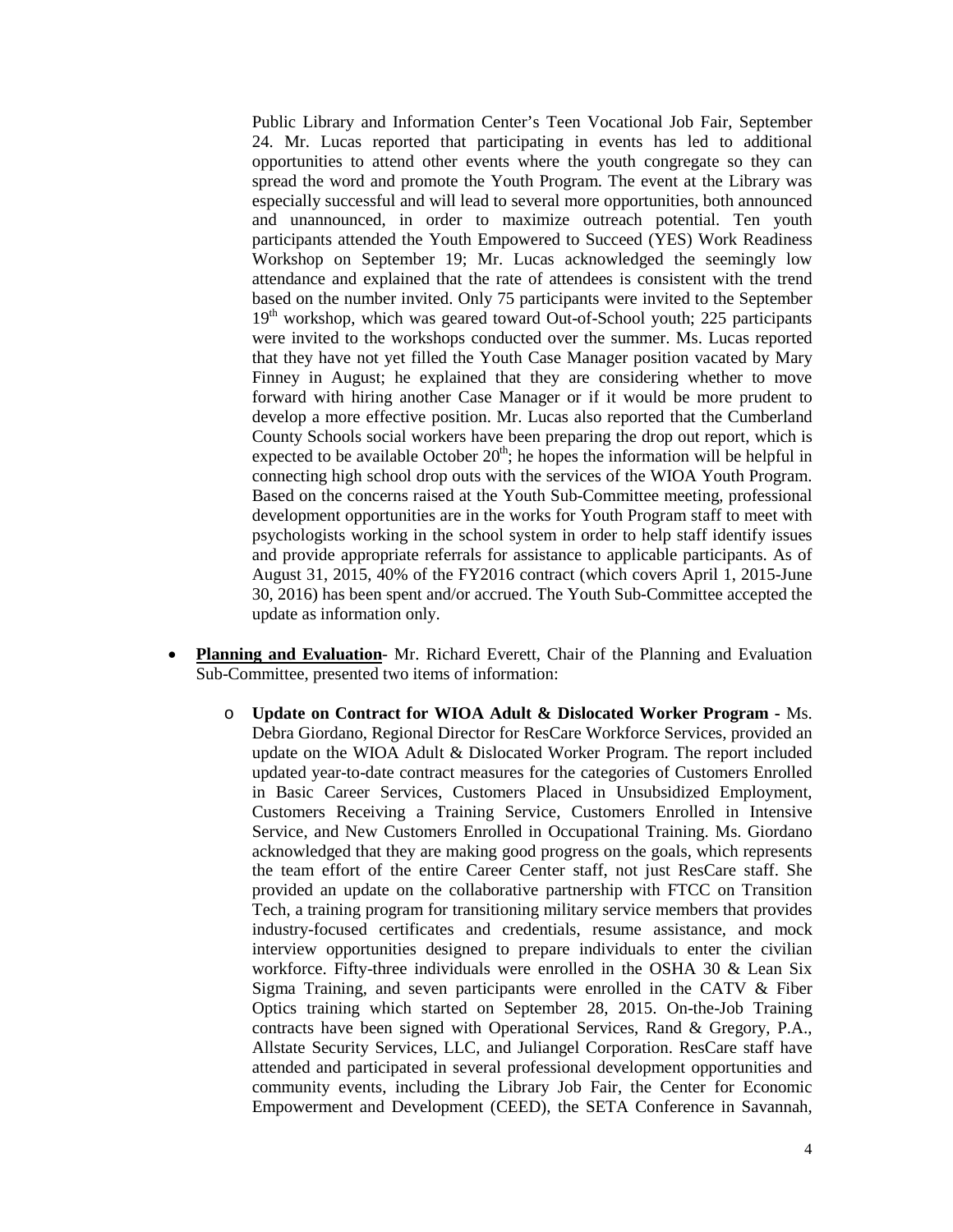GA, Customer Service training, Team Building activities, and Sandhills Prosperity Region Training brainstorming session. Ms. Giordano assured the WDB that they continue to monitor the financial information and review spending trends to ensure that funding is used appropriately to serve participants. She remarked that the success stories included in the report are representative of the great work our system does to improve the lives of citizens and their families. The Planning & Evaluation Sub-Committee accepted the update as information only.

- o **Revised Policies** At the August 11, 2015 WDB meeting, the revised policies were introduced and distributed for review. All policies were revised to be consistent with WIOA, several adopted the state policy where applicable, and a select few were made into procedures. Mr. TJ Haney made a motion to recommend the approval of the revised policies to the full Board; Mr. Jenson McFadden seconded the motion.
- **Labor Market Information** Ms. Cathy Johnson, Chair of the Labor Market Information Sub-Committee presented one item of information:
	- o **Review of most recent LMI report** Mr. Josephus Thompson referred to the Labor Market Overview provided by the Labor & Economic Analysis Division (LEAD) of the NC Department of Commerce for September 2015. The unemployment rate has increased at the state and national levels, but is highest in Cumberland County at 8.2%. Mr. Lott explained that Cumberland County always has around 10,000 unemployed, but as more individuals are employed, the pool increases as well. The Labor Market Information Sub-Committee accepted the data as information only.
- **Program Activities and Community Relations-** Ms. Esther Acker, Chair of the Program Activities and Community Relations Sub-Committee, presented three items of information:
	- o **Update on Work-Ready Community initiative** Mr. Lott thanked Cumberland County Schools and Ms. Brantley for their efforts in taking the lead on the Work-Ready Community initiative, which is a community-based framework for workforce and economic development that certifies counties as "work ready" when established goals have been met. In order to be certified as an NCWorks Work Ready County, a community must meet criteria including: progress in the high school graduation rate toward the goal of 94%; high employer and business support (Cumberland County's required goal for employer support is 158 employer commitments, of which at least ten must be from the Top 25 ranked employers in Cumberland County, as reported by the NC Department of Commerce, Labor & Economic Analysis Division; we currently have two that have registered their commitment thus far, T.A. Loving Company and First South Bank); an increase in the number of individuals that have earned a Career Readiness Credential (CRC; the portable credential, which consists of WorkKeys assessments designed by ACT, Inc., promotes career development and skill attainment for the individual and confirms to employers that an individual possesses basic workforce skills in reading for information, applied math, and locating information. The CRC is currently available through FTCC, but is also administered by Cumberland County Schools to all seniors who are Career and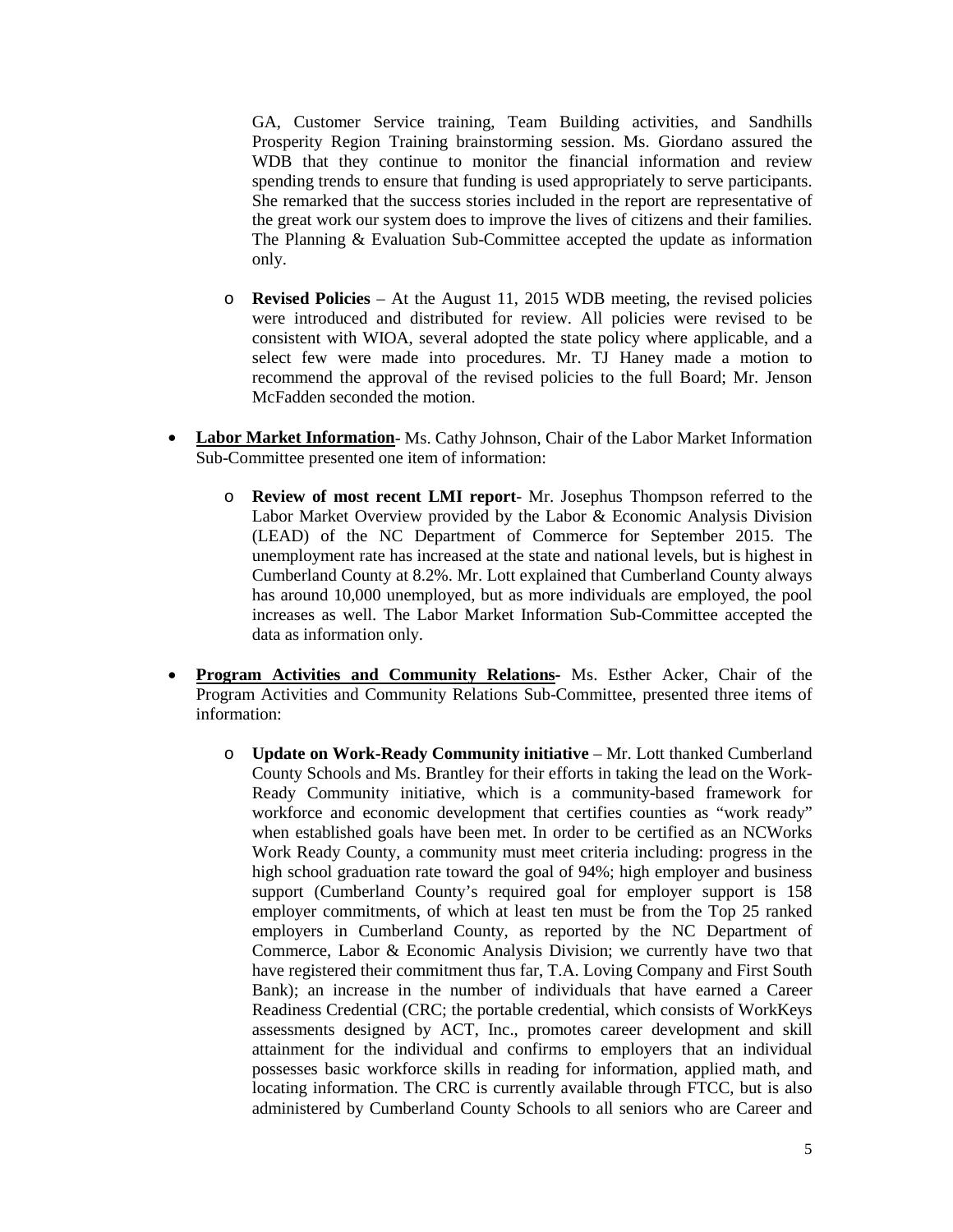Technical Education [CTE], Concentrators, at no cost to the student. CTE Concentrators are students who are enrolled in four or more credits in a career cluster.). As part of the application process to be certified as a Work Ready Community, we must secure letters of commitment from key required stakeholders to form a team or committee that includes: a Chamber of Commerce representative, Economic Development professional, Elected Official, Education representative, Community College representative, Local Workforce Development Board representative, and an Employer. The committee will assist with completing the narratives that outline Cumberland County's plan for reaching the established goals (within two years of the application) and must be willing to support the initiative and build employer support and recognition of the CRC in Cumberland County. Mr. Russ Rogerson, Executive Vice President for Economic Development with the Economic Development Alliance under the Fayetteville Regional Chamber of Commerce, and Mr. Chip Lucas, Executive Director for Career and Technical Education with Cumberland County Schools, have already agreed to serve of the committee. As several of the required representatives of the committee currently serve on the WDB, members were asked to indicate their interest and commitment to serve of the Work Ready Community initiative committee by contacting Ms. Brantley at (910) 323-3421 ext. 2136 or [norebrantley@ccs.k12.nc.us.](mailto:norebrantley@ccs.k12.nc.us) While the listed representatives are required, the committee is open to anyone interested in supporting the initiative. Ms. Risacher asked about the benefits for being a Work Ready Community. By participating in the NCWorks Certified Work Ready Community initiative, Cumberland County would be helping business and industry know exactly which foundational skills they need for a productive workforce and be able to easily communicate their needs, individuals would understand which skills are desired by employers and know how to prepare themselves for success in the workforce, policy makers would be able to consistently measure the skills gap in a timely manner, educators close the skills gap via tools integrated into career pathways with stackable industry-recognized credentials, and economic developers use an on-demand reporting tool to market the quality of their workforce. Twenty counties in North Carolina have already applied, and two counties, Craven and Carteret, have already been certified. While being certified as a Work Ready Community does not increase funding for a local area, it may add appeal when an area applies for grant opportunities. More information about the Work Ready Community initiative and the National Career Readiness Certificate can be found at [http://workreadycommunities.org/index/about.](http://workreadycommunities.org/index/about) The Program Activities and Community Relations Sub-Committee accepted the update as information only.

The Sub-Committee meetings adjourned at 11:55 am so that members could attend the Youth Partnership Recognition Luncheon. The remaining agenda items of the Program Activities and Community Relations Sub-Committee were discussed during the full Board portion of the meeting.

## **OFFICIAL MEETING**

**I. Call to Order -** The October 6, 2015 meeting of the Workforce Development Board was called to order by the Board Chair, Mr. David McCune, at 1:32 PM.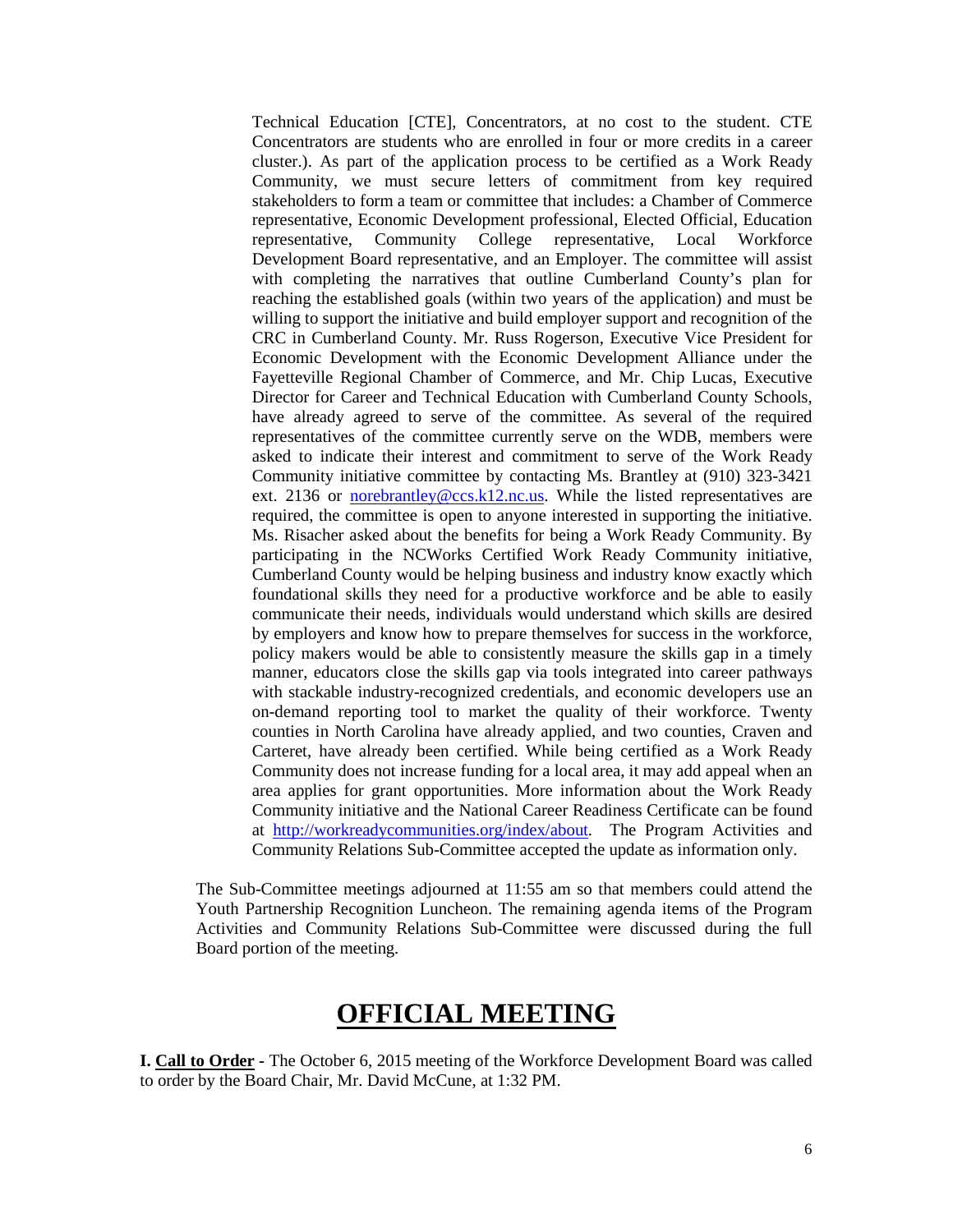**II. Recognition of Guests** – Mr. McCune welcomed and thanked the guests in attendance. Mr. McCune recognized Will Collins, Assistant Secretary for Workforce Solutions with the North Carolina Department of Commerce, and John Lowery, Division of Workforce Services (DWS) Regional Manager for the Sandhills/South Central Prosperity Zone (which includes the counties of Bladen, Columbus, Cumberland, Hoke, Montgomery, Moore, Richmond, Robeson, Sampson, and Scotland, which are part of five different Workforce Local Areas). Mr. Lowery is one of eight DWS Regional Managers who are responsible for ensuring that the NCWorks Career Centers are up to par and are partnering with the correct entities, including the Community Colleges, WDBs, and various public and private agencies. Cumberland County is the largest portion within the Sandhills region, and Mr. Lowery acknowledged that Mr. Jim Lott and Mr. Josephus Thompson are always working together and coordinating their efforts for the benefit of the Career Center. Mr. Collins concurred and encouraged them to keep up with ongoing training.

**III. Ethics Awareness and Conflict of Interest Statement** – Mr. McCune read the North Carolina State Ethics Commission Ethics Awareness & Conflict of Interest reminder statement to the Board.

**IV. Guest Speaker**- Mr. Collins explained that when he was named Assistant Secretary of Commerce for the Division of Workforce Solutions in December 2013, he vowed to visit each Workforce Development area, which is what brings him to the meeting today. He assured the Board that they are very well represented by Mr. Lott, who very often participates in the exchanging of ideas, shares the activity of the Board and Career Center, and is not afraid to ask questions. Mr. Collins shared his background of 40 years of experience in human resources and economic development, specifically in private sector advanced manufacturing. During his two years in government, his leadership background in international business has provided him with a different perspective which has been invaluable to the statewide initiatives. Mr. Collins expressed his frustration at being told "It's complicated" whenever he asked questions like how federal funding works. He wonders why it has to be "so complicated." After all, he explained, our joint mission, "to develop North Carolina's workforce talent, help individuals advance their career opportunities, and exceed business workforce needs by connecting talent to jobs," is not that complicated: "We connect people to jobs and jobs to people." The state initiatives have focused on simplifying the process, by sharing best practices and solutions, discussing what we are doing right and what we are doing wrong. While the system has historically focused on the jobseeker, we need to understand employer needs and realize that it is the employer who holds the key, now and in the future. Through statewide initiatives, like "1000 in 100," we are using employer feedback to understand their workforce needs to identify and develop a pipeline of talent and to structure work-based learning opportunities to provide businesses with the skilled workers they need. Jobseekers are still a focus, but we are doing them a disservice if we do not acknowledge and prepare them for the skills and careers that are in demand from employers. Mr. Collins explained that through mass overhaul of rebranding and marketing, they are working on providing a better alternative to the public's perception of "the unemployment office." NCWorks Career Centers will be known as the place to go for jobseekers to plan, develop, and enhance their career, and where businesses can go in order to find skilled workers. Career Center staff are excited to get on board, and many areas have already been certified as NCWorks Career Centers; Cumberland County is on its way. The DWS Prosperity Zone Managers have hit the ground running and are establishing vital relationships among key partners, including Workforce Board Directors, DWS Managers, Economic Development representatives, Community Colleges and Universities, Public School Systems, and Local and Regional partners, to ensure a seamless workforce development system that meets the needs of job seekers and employers. NCWorks Online, a free resource for job seekers and employers in North Carolina that consolidated nine computer systems into one, is part of the NCWorks strategy to align and coordinate workforce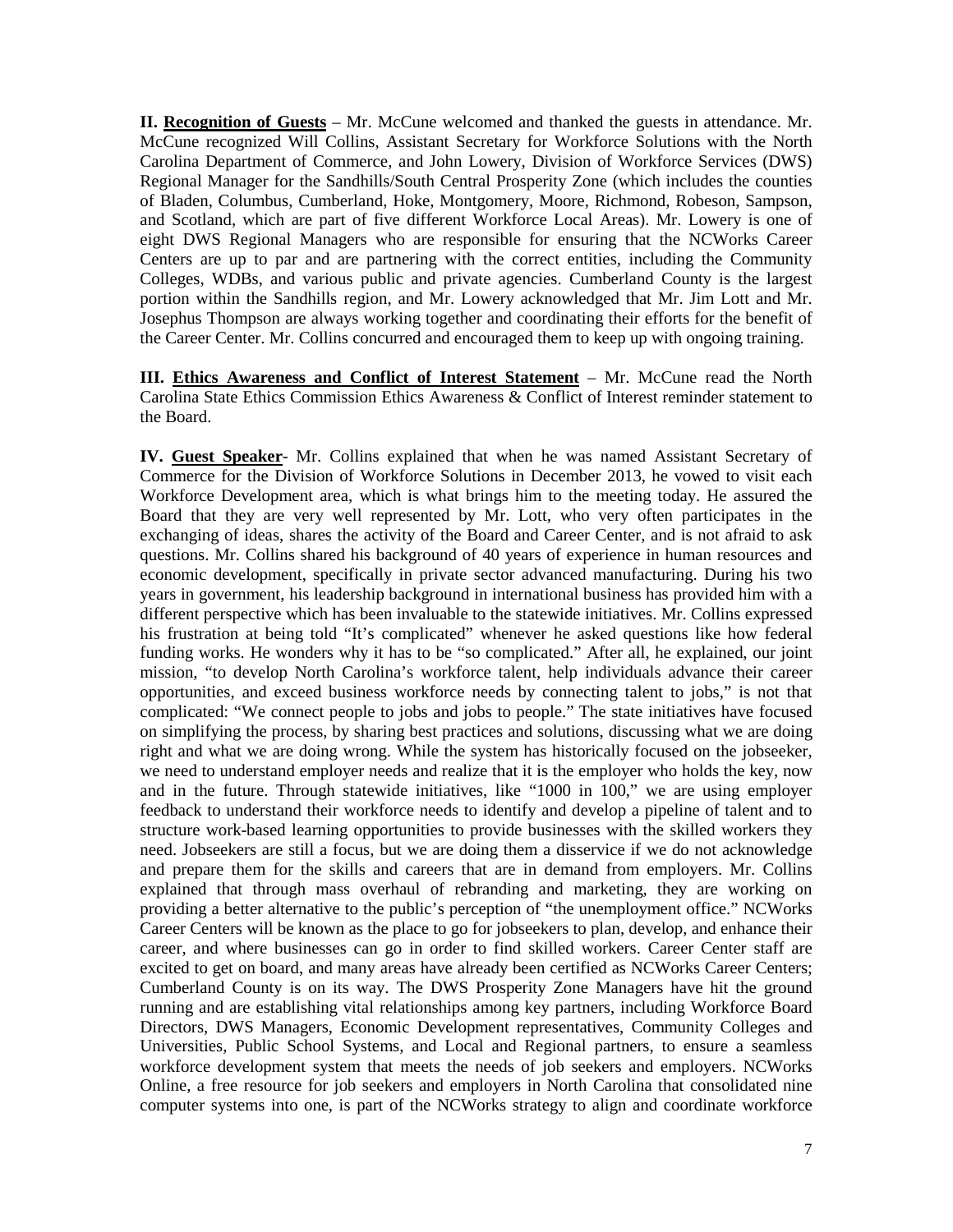development programs into a system that is responsive to the needs of the economy and prepares workers to succeed in the North Carolina economy and continually improve their skills. Mr. Collins reported that for the first time ever, Workforce Development has been invited to the table with the Public University System; as Leslie Boney, Vice President for International, Community, and Economic Engagement with the North Carolina University system said, some students, upon graduation, actually look for a job! Realizations such as this has aided Workforce Development to be at the front end of discussions for new and expanding business, not playing catch up at the back end. According to the US Department of Labor, the "1000 in 100" initiative was the first project ever done at that caliber where the state took the initiative to bring groups together in a collaborative effort. We can be really successful when working together, and it is the core of WIOA, which encourages collaborative efforts and taking initiative. Mr. Collins mentioned other areas of renewed interest, including statewide promotion of Registered Apprenticeship and Veterans Employment programs. As Dr. Pat Mitchell, Assistant Secretary for Rural Economic Development at the NC Department of Commerce, says, "We are from the government, and we are here to help you," but we have to change the mentality of public perception and make being from the government "a good thing." Mr. Collins expressed that we are happy to be here, on the same team, wanting to help make a difference. He stated that he is excited about events like the Youth Partnership Recognition Banquet and said that we need more positive attention like that across the state. Mr. Lott commented that he has a great working relationship with Mr. Collins and his staff, who are terrific to work with. He added that the Governor-appointed State Workforce Commission recently approved their strategic plan, which the Cumberland County WDB will model their own revised strategic plan after. In response to Ms. Linda Hoppmann's inquiry about orienting new WDB members, Mr. Collins responded that local areas will be responsible for providing orientation.

**V. Approval of Minutes -** Mr. McCune asked the members to review the minutes from the August 11, 2015 WDB meeting. Ms. Esther Thompson made a motion to approve the minutes as read; the motion was seconded by Ms. Pam Gibson and passed unanimously. The approved minutes will be posted on the Workforce Development Board website at the conclusion of the Board meeting.

**VI. Sub-Committee Reports –** Sub-Committee Chairs presented information to the full Board that had been previously considered by the Sub-Committee members in the committee meetings. All information presented was also included in the Board notebooks for review.

- *Business and Finance –*Ms. Linda Hoppmann, Chair of the Business and Finance Sub-Committee, presented the following information to the Board:
	- o Finance Report– Ms. Nedra Rodriguez presented an updated financial report to the Business and Finance Sub-committee. The Board accepted the report as information only.
	- o Contract Funding- Ms. Hoppmann made a motion to approve the recommendation to negotiate unobligated funding into the contracts for the Youth and Adult/Dislocated Worker Programs; Ms. Cathy Johnson seconded the motion.
- *Youth* Ms. Charlene Cross, Chair of the Youth Sub-Committee, presented the following information to the Board: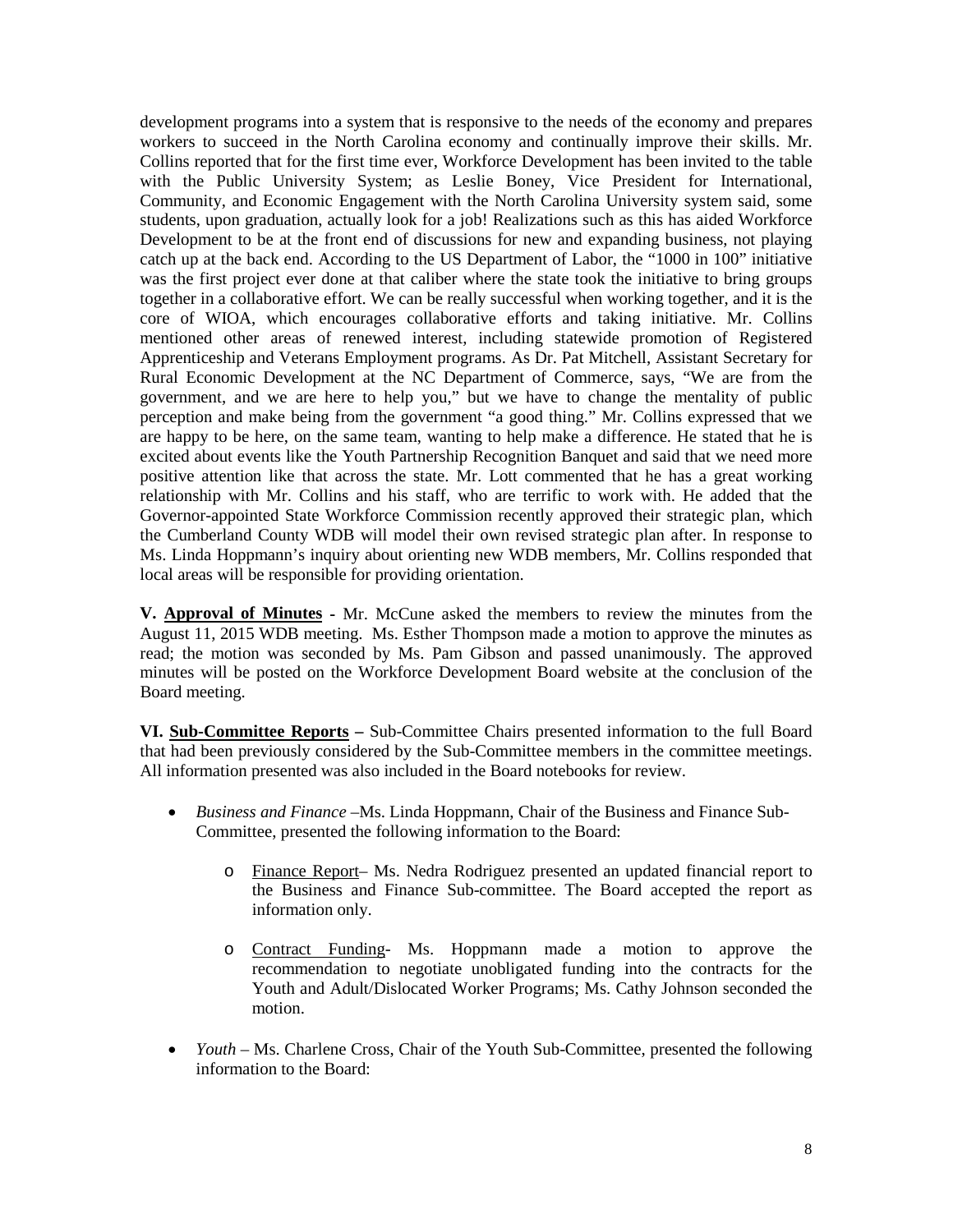- o Youth Sub-Committee Report- Ms. Cross provided an update on the Youth Sub-Committee. The Board accepted the report as information only.
- o Update on Contract for WIOA Youth Program- Mr. Chip Lucas, Executive Director, Career and Technical Education, for Cumberland County Schools, provided an update on the WIOA Youth Program. The Board accepted the report as information only.
- *Planning and Evaluation* Mr. Richard Everett, Chair of the Planning and Evaluation Sub-Committee, presented the following information to the Board:
	- o Update on Contract for WIOA Adult & Dislocated Worker Program Ms. Debra Giordano, Regional Director for ResCare Workforce Services, provided an update on the WIOA Adult & Dislocated Worker Program to the Planning and Evaluation Sub-Committee. The Board accepted the report as information only.
	- o Revised Policies- Mr. Everett made a motion to approve the revised policies; Mr. TJ Haney seconded the motion.
- *Labor Market Information* Ms. Cathy Johnson, Chair of the Labor Market Information Sub-Committee, presented the following information to the Board:
	- o Review of most recent LMI report Mr. Josephus Thompson shared the most recent Labor Market Overview provided by the Labor & Economic Analysis Division (LEAD) of the NC Department of Commerce. The Board accepted the report as information only.
- *Program Activities and Community Relations –* Ms. Esther Acker, Chair of the Program Activities and Community Relations Sub-Committee, presented the following information to the Board:
	- o Update on Work-Ready Community initiative Ms. Nore Brantley, Career Development Coordinator, provided an update on the plan for Cumberland County to apply to be a Work-Ready Community to the Program Activities and Community Relations Sub-Committee. The Board accepted the update as information only.
	- o Update on Integrated Service Delivery Mr. Lott provided an update on the progress of Integrated Services Delivery. Ms. Brantley will be joining the Leadership Team due to the Youth Program now including individuals through the age of 24. The Career Center needs to develop a process on whether to enroll customers between the ages of 18-24 into the Youth or Adult Program. Mr. Lott reported that he will be meeting with partners, especially representatives with the Department of Social Services and Vocational Rehabilitation, in order to develop a Memoranda of Understanding under WIOA to better serve our shared population of participants. The Career Center, per a directive from the US and NC Departments of Labor, will host an information briefing for representatives from Fort Bragg on October 15, 2015 in order to familiarize them with the services and resources available at the Center in the hope to build a stronger partnership with Fort Bragg. Mr. Lott added that they are also developing a coordinated Business Engagement strategy. A session led by the Director of the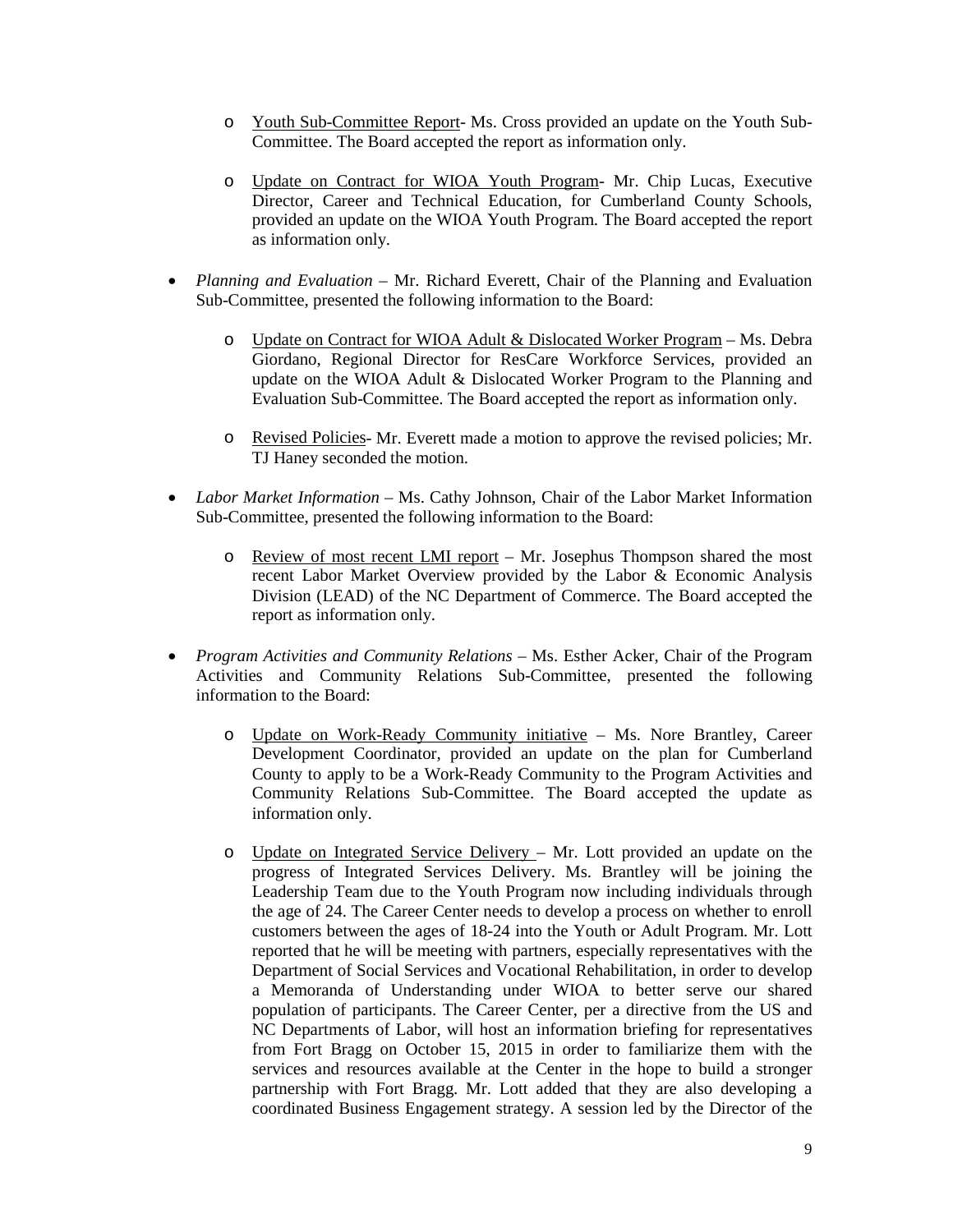DWS State Training Institute on October 1, 2015 helped regional Career Center representatives brainstorm on ideas for delivering more training to front-line staff. The report included a chart representing Core Co-Enrollments for July 2014 through August 2015; Mr. Lott explained that they expect the co-enrollment rate to increase now that all Career Center staff have electronic scanners for more efficient orientation and enrollment of participants. The Board accepted the update as information only.

 $\circ$  Update on Career Pathways initiative – Ms. Gibson provided an update on the NCWorks Certified Career Pathways initiative, which is an integrated, seamless system of education and workforce development programs, initiatives and resources that focus on matching worker preparation to employer need in highdemand occupations. Ms. Gibson explained that "Career Pathways" is not a new concept, but historically it was an approach on the high school to community college route. Under the NCWorks umbrella, Career Pathways are now based on a broader, more integrated model. Career Pathways that are certified by the NCWorks Commission have the endorsement of the agency, which makes the pathway eligible for targeted grant funds, indicates that the pathway meets the eight best-practice criteria (Demand-Driven and Data-Informed; Employer Engagement; Collaborative; Emphasize Career Awareness; Articulation and Coordination; Work-Based Learning; Contain multiple points of entry and exit including non-degree training on-ramps; and Must provide for Evaluation Criteria, and the methods of measurement), which ensures the sustainability of the pathway, and ensures enrollees of the best education, training, and workbased learning opportunities as they pursue careers in high-demand occupations. Each Workforce Board must submit an application for certification of a career pathways based on the established set of criteria that must reflect a collaborative effort among the Workforce Board, Career and Technical Education, and the training provider, which in the case for Cumberland County's initial request, will be Fayetteville Technical Community College. The Collision Repair and Refinishing Technology's associate's degree program follows the Inter-Industry Conference on Auto Collision Repair (I-CAR) curriculum with hands-on training, in partnership with national industry leaders, to prepare individuals with the resources they need to close the current skills gap. Ms. Jody Risacher made a motion to approve for Ms. Gibson, Mr. Lott, and Mr. Paul Gage, Program Director for the I-CAR Collision Repair Program at FTCC, to prepare an application for Career Pathways Certification for the Collision Repair and Refinishing Program; Ms. Cross seconded the motion. Mr. Lott explained that with the WDB's approval, they may apply for a planning grant of \$30,000 for two years, and two implementation grants for \$150,000 each. He added that he is exploring the potential for collaborating with regional WDBs to submit a second application for Career Pathways for the area of logistics, transportation, and distribution.

**VII. Director's Report** – The Director's Report, located in the "Additional Items" tab of the notebook, included brief updates. The Division of Workforce Solutions (DWS) has released more information on the application process for Incumbent Worker Training Grants, which are grants intended to upskill existing employees. As they are closely linked with the Customized Training program headed by Mr. Haney at FTCC, he and Mr. Lot will evaluate the potential for submitting an application for a \$40,000 grant by the end of November. In response to WIOA's emphasis on more robust business engagement services, in addition to OJT and Work Experience, Mr. Lott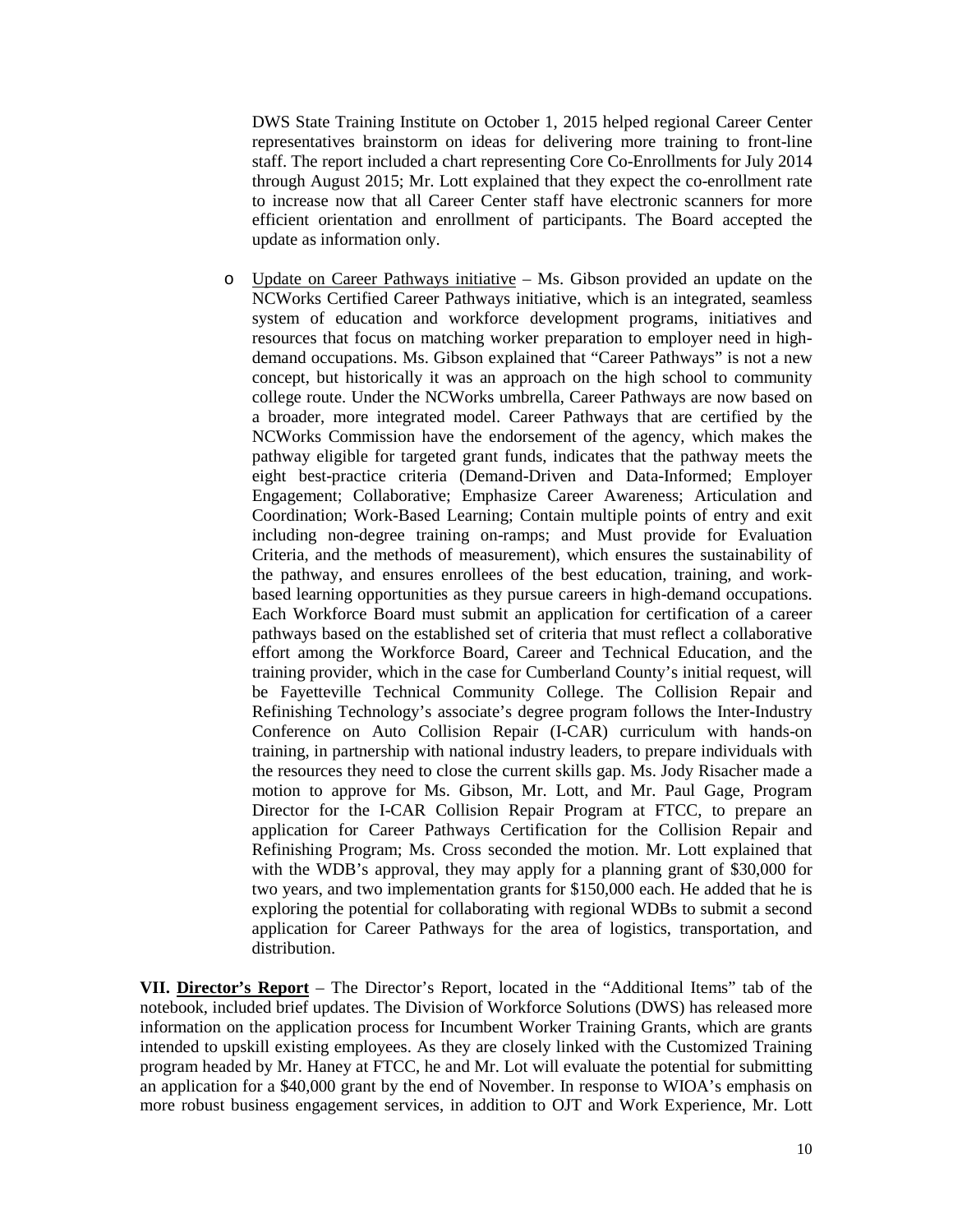reported that the Career Center will be developing new efforts to reach out to business, coordinating all of our public workforce system partners to promote our services and resources to current, expanding, and new businesses. This will build on the work from last year's "1000 in 100" project, which showed that many businesses were not aware of all the services we offer. DWS has held a series of state and regional meetings to discuss the development of the Unified State Plan, as required by WIOA. The four titles of WIOA (Adult, Dislocated Worker, and Youth Programs; Adult Education and Literacy, part of the Community College System; Wagner-Peyser, part of the Employment Service; and Vocational Rehabilitation) are required to submit a unified plan to the US Department of Labor by early March; Mr. Lott expects that we will also be asked to develop a regional plan based on the unified plan, as well.

**VIII. Focus: SETA Conference** – The Fall 2015 conference of the Southeastern Employment & Training Association (SETA) took place in Savannah, GA, September 13-16, 2015. Not much new information is known about WIOA, and attendees were told not to expect final regulations until sometime in "the spring." Despite the new law telling us what we need to do, it does not explain how to do it, but we cannot afford to wait for the final regulations; we need to start making changes now. The majority of the new WIOA law is carried over from WIA, but includes stronger language and incites innovative collaborations between required partners. For the areas and circumstances where clarification is still needed from the Federal and State levels, we are to continue to make our best judgements about implementing WIOA, make adjustments as needed, and must maintain clear and consistent records explaining the methods and reasoning for the actions taken, until further guidance is received. The WDB must take the lead on initiating changes; leadership is critical for the success of our system. Members of the Cumberland County WDB (David McCune and Charlene Cross) and support staff conducted a workshop at the conference entitled, "Conducting an Effective Board Meeting." The workshop provided a briefing of the WDB meeting format, and attendees received a detailed guide of the information provided at every meeting. The support and active participation of the WDB members was commended, and the presenters shared the various ways the Board has promoted the achievements of the programs it oversees, the participants we serve, and the community-based partnerships we have endorsed, all of which have positively contributed to the benefit of the workforce development system. The workshop was well received and several attendees remarked on the organization of the meetings and notebooks. Several of the attendees shared that the workshop gave them a fresh perspective on how to organize and conduct a meeting, and they were excited to adapt several of the presented concepts to their own meetings. Ms. Hoppmann spoke about the importance of engaging the Board right from the start. She reported that Texas has a state-led orientation for new members that certifies individuals to serve on the Board. She expressed how helpful it would be for new members to have a consistent orientation. The message from Economic Development is translate our language into what businesses want to hear and to give them what they need. All partners of the workforce development system need to make sure that we are sending the right message. Several small groups were represented at this SETA conference, which is encouraging because they have previously been the missing link at the discussion table.

The next Southeastern Employment & Training Association (SETA) Conference is scheduled for March 6-9, 2016 in Myrtle Beach, SC. Upcoming conferences include the NCWorks Partnership Conference in Greensboro, NC, October 28-30, 2015 and the Youth Symposium in Chicago, IL, November 9-11, 2015.

The next Youth Sub-Committee meeting is scheduled for Friday, December 4, 2015 at the Career Center (410-414 Ray Ave).